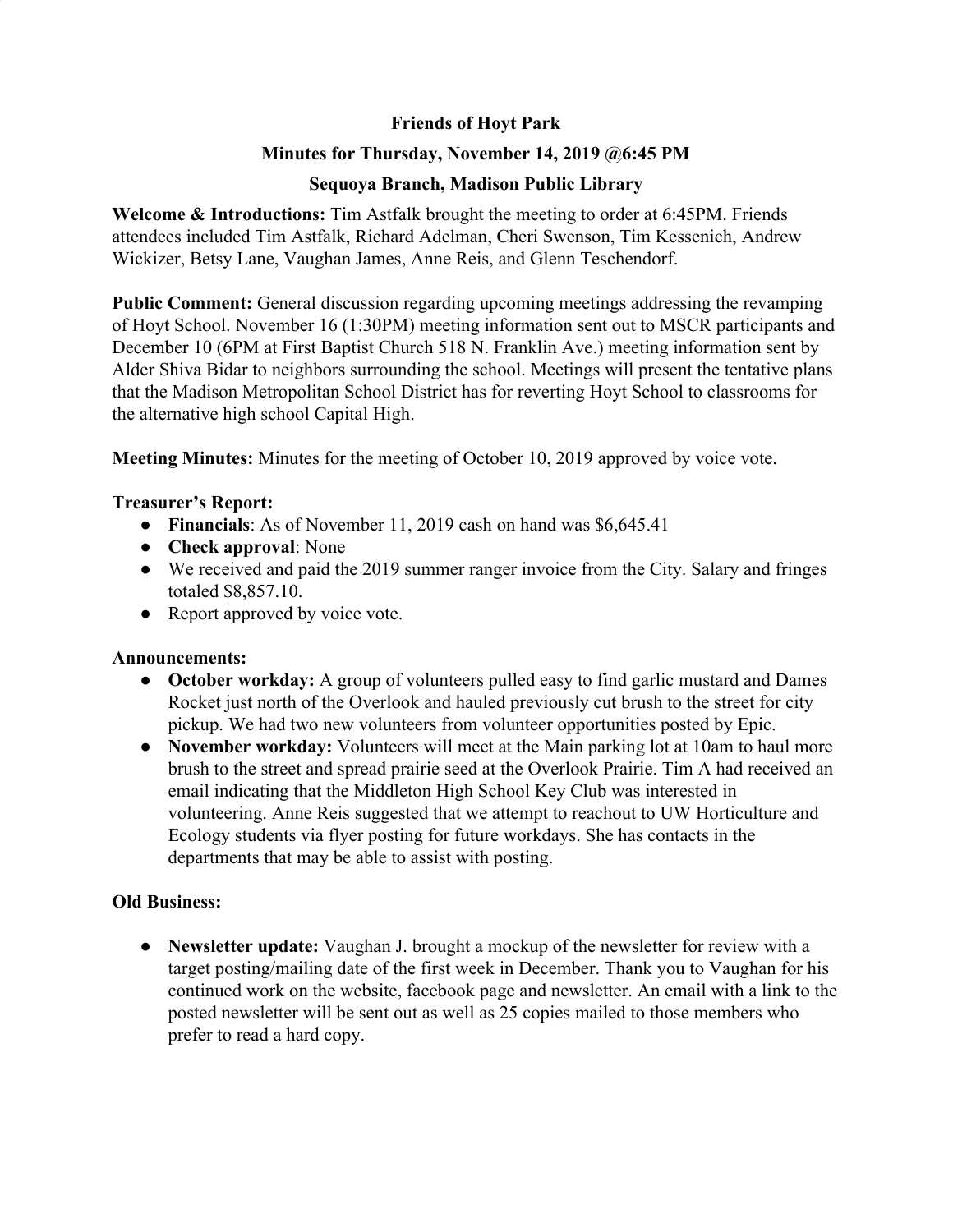- **● Prairie Burn 2020/ Dane County Environmental Council Grant:** The best timing for the prairie burn would be a back-to-back burn; Spring 2019, Spring 2020. At this time the FHP bank balance does not have enough funds to support a summer ranger and pay for a Spring 2020 burn of both prairies. We anticipate that membership renewals will collect enough funds to support the 2020 summer ranger (approximately \$9000) but cannot also guarantee extra to support the estimated \$1150 to pay for the Spring burn. The board discussed several options to cover the cost of the burn.
	- **a.** Apply for the Dane County Environmental Council grant of \$1000; this grant is due at the end of February 2020 and we would not find out if we would be awarded the grant until March which is too late to schedule a Spring burn. The grant money, if awarded, could be applied to a burn in fall 2020 or spring 2021 which, although not ideal would still give the prairies a burn to continue to help control invasives.
	- **b.** Wait until January 9 board meeting to see if membership renewals have collected enough funds to pay for the 2020 summer ranger and a Spring burn of both prairies. We would still have enough time to apply for the Dane Co. grant AND schedule the burns.
	- **c.** Burn only the Overlook prairie in the Spring and pay 'out of pocket' saving any grant money to have a burn conducted on both prairies at a later date. Tim K will seek cost information of burning only the Overlook prairie.

No decision was made and there is no December 2019 board meeting. The January 9, 2020 meeting will give the board enough information to make a decision.

- **● Owl Walk date:** The date for the 2020 Full Moon Owl Walk is set for Saturday February 8th. Meet at the main shelter at 5:30PM. Ann Reis offered to look for an owl expert to lead the walk.
- **● Winter Sledding Party:** The date for the 2020 Winter Sledding Party is Sunday January 12 from 1-3PM. We will meet at the Main Shelter for fun in the snow.
- **● Sandwich board for advertising events:** General discussion of use of sandwich boards for advertising FHP events included use of sandwich boards yes/no and if yes how many and where to place them, use of dry erase surface and how it would hold up to the elements (dry erase paint, adhesive dry erase sheets), use of laminated pre-made event information to hang on sandwich boards. The board determined that we should try to add sandwich board advertising to our current advertising techniques of email to the membership and posting on the FHP website, Facebook page and neighborhood list serves (SVCA, Regent and Sunset Hills). Tomas G. made two sandwich boards for the summer picnic and has agreed to let FHP use the boards. No decision was made regarding where to place the boards and how to secure them from theft. The dry erase option has a couple of problems; durability and the requirement for artistic creativity with each event. Anne R. tallied the different events held by the Friends to 6 events plus the workdays. She indicated that she would mockup some sheets that could be laminated and hung on the current sandwich boards. Lamination at Staples cost \$2 per square foot.